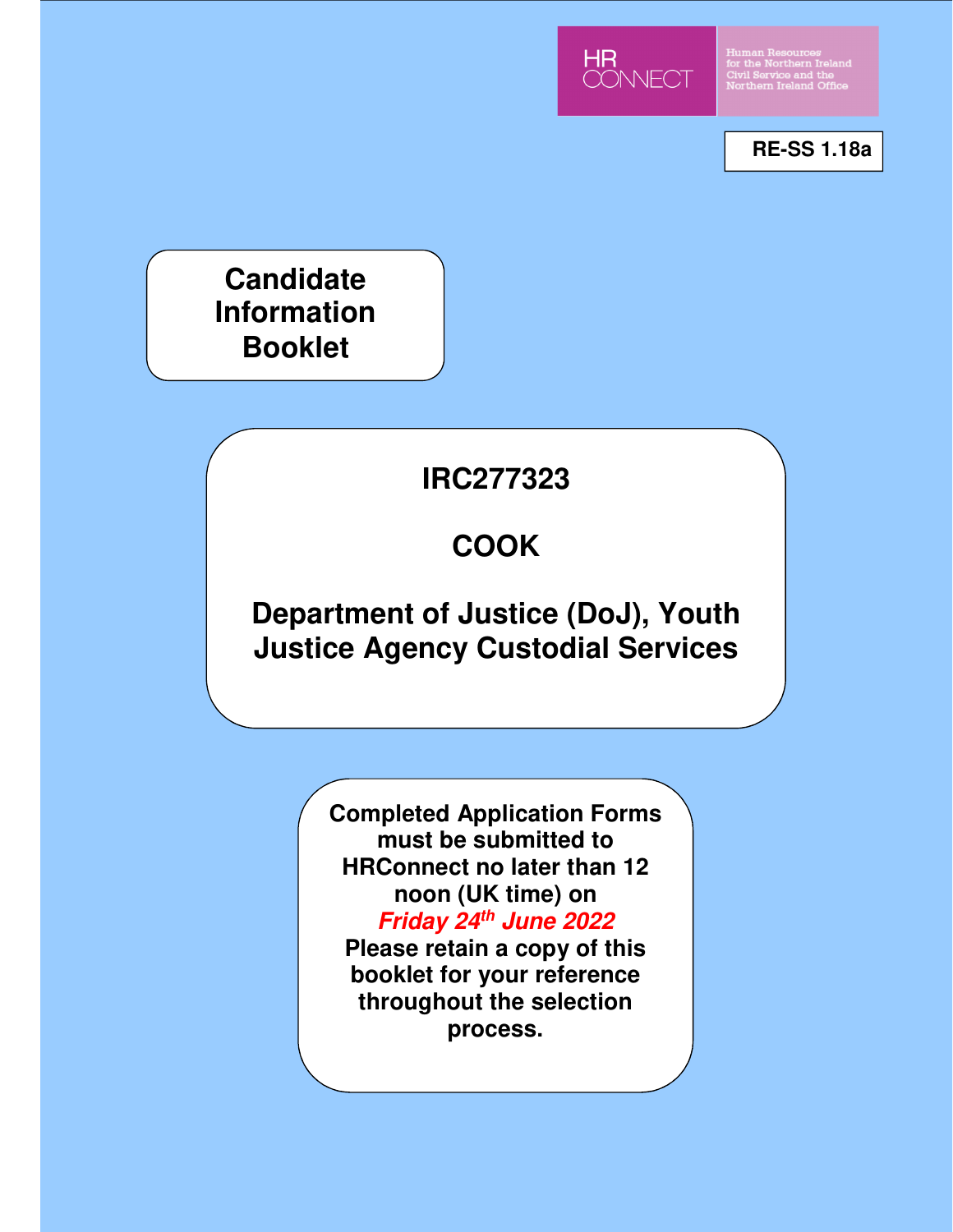### **Department of Justice (DoJ)**

#### **Communication between HRConnect and you**

HRConnect will issue electronically as many competition communications as possible, you should therefore check your email account, including junk mail folder, to make sure that you don't miss any important communications in relation to this competition. There may, however, still be a necessity to issue some correspondence by hard copy mail.

| <b>Contents</b>                |      |  |  |
|--------------------------------|------|--|--|
|                                | Page |  |  |
| <b>Background</b>              | 3    |  |  |
| <b>Key Responsibilities</b>    | 5    |  |  |
| <b>Terms and Conditions</b>    | 8    |  |  |
| <b>Eligibility Criteria</b>    | 11   |  |  |
| <b>Assessment Process</b>      | 14   |  |  |
| <b>Guidance for Applicants</b> | 17   |  |  |
|                                |      |  |  |
|                                |      |  |  |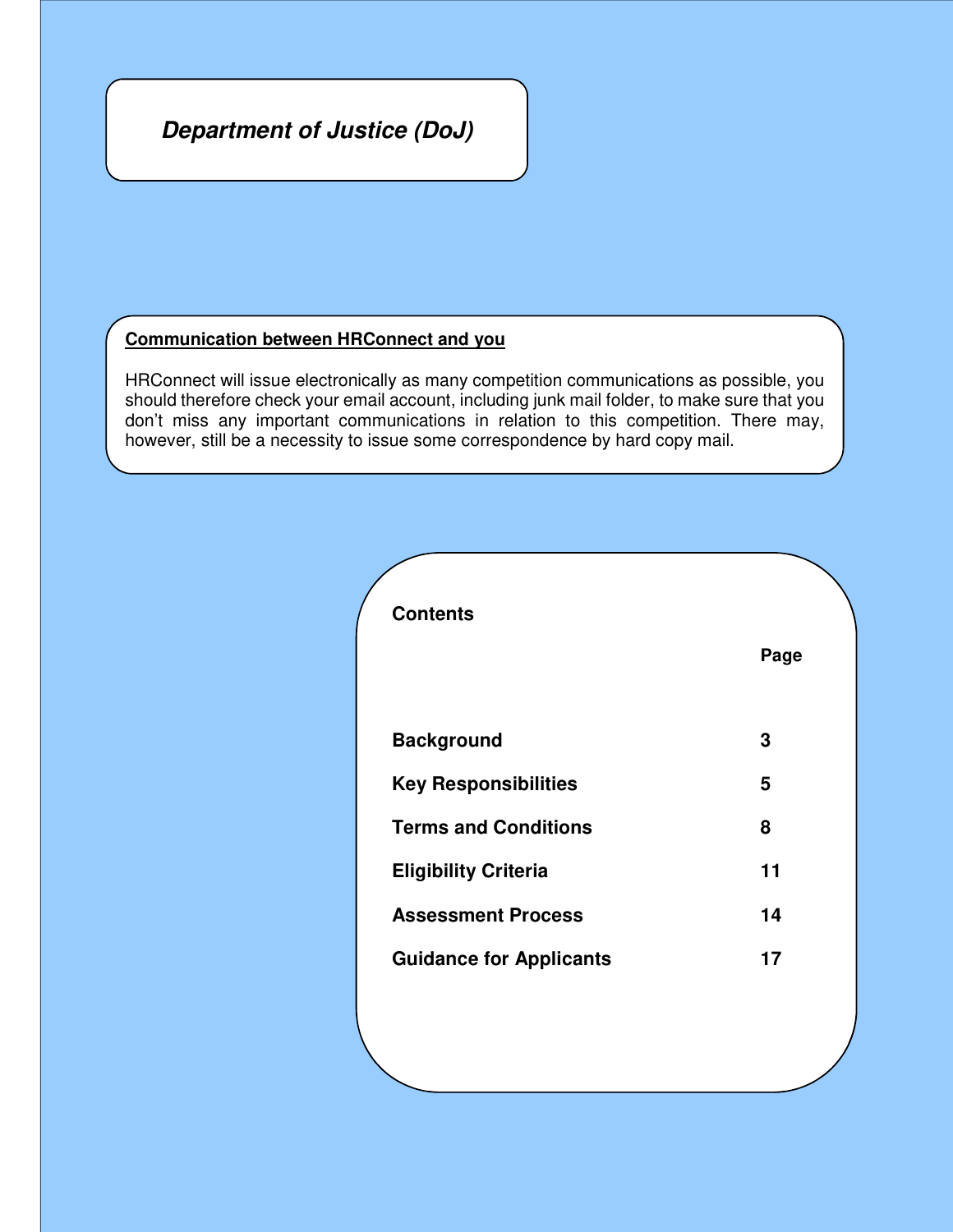#### **BACKGROUND**

#### **The Role of the Youth Justice Agency (YJA)**

The YJA aims to make communities safer by helping children to stop offending. The YJA works with children aged 10-17 years who have offended or are at serious risk of offending.

The YJA provides a range of services, often delivered in partnership with others, to help children to address their offending behaviour, divert them from crime, assist their integration into the community and to meet the needs of victims of crime. The overall statement of purpose for the YJA is:

'Making communities safer by helping children to stop offending'

#### **Organisational Structure and Staffing**

There are two operational directorates in the YJA – Youth Justice Services and Custodial Services. These operational directorates are supported by a range of back offices functions that deliver finance, business planning and support functions on behalf of the Chief Executive.

The YJA operates through a Headquarters, a Juvenile Justice Centre and five regional offices across Northern Ireland. Headquarters is based in Waring Street, Belfast. Woodlands Juvenile Justice Centre is located in Bangor and the regional offices are in Ballymena, Banbridge, Belfast, Newtownards and Foyle.

There are currently around 216 personnel employed by the YJA. The Chief Executive is directly accountable to the Minister for the Agency's performance. They are supported in discharging the day to day responsibilities by a Management Board, which comprises:

- Director of Youth Justice Services
- Director of Custody
- Two Independent Board Members

#### **Woodlands Juvenile Justice Centre**

Woodlands Juvenile Justice Centre (JJC) is Northern Ireland's only custodial unit for young people. It provides a safe, secure and stimulating environment for up to 48 boys and girls between the ages of 10 and 17 placed in custody.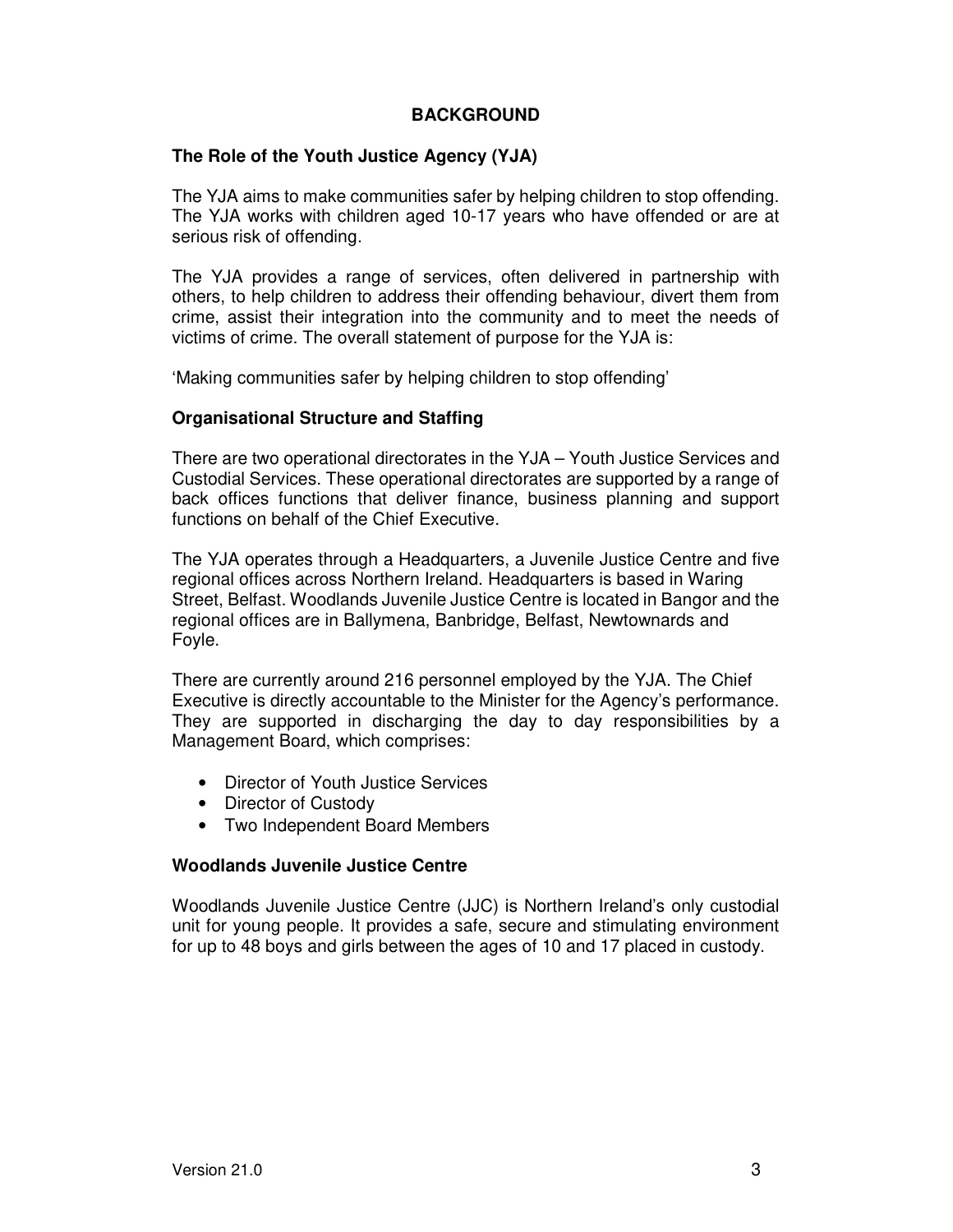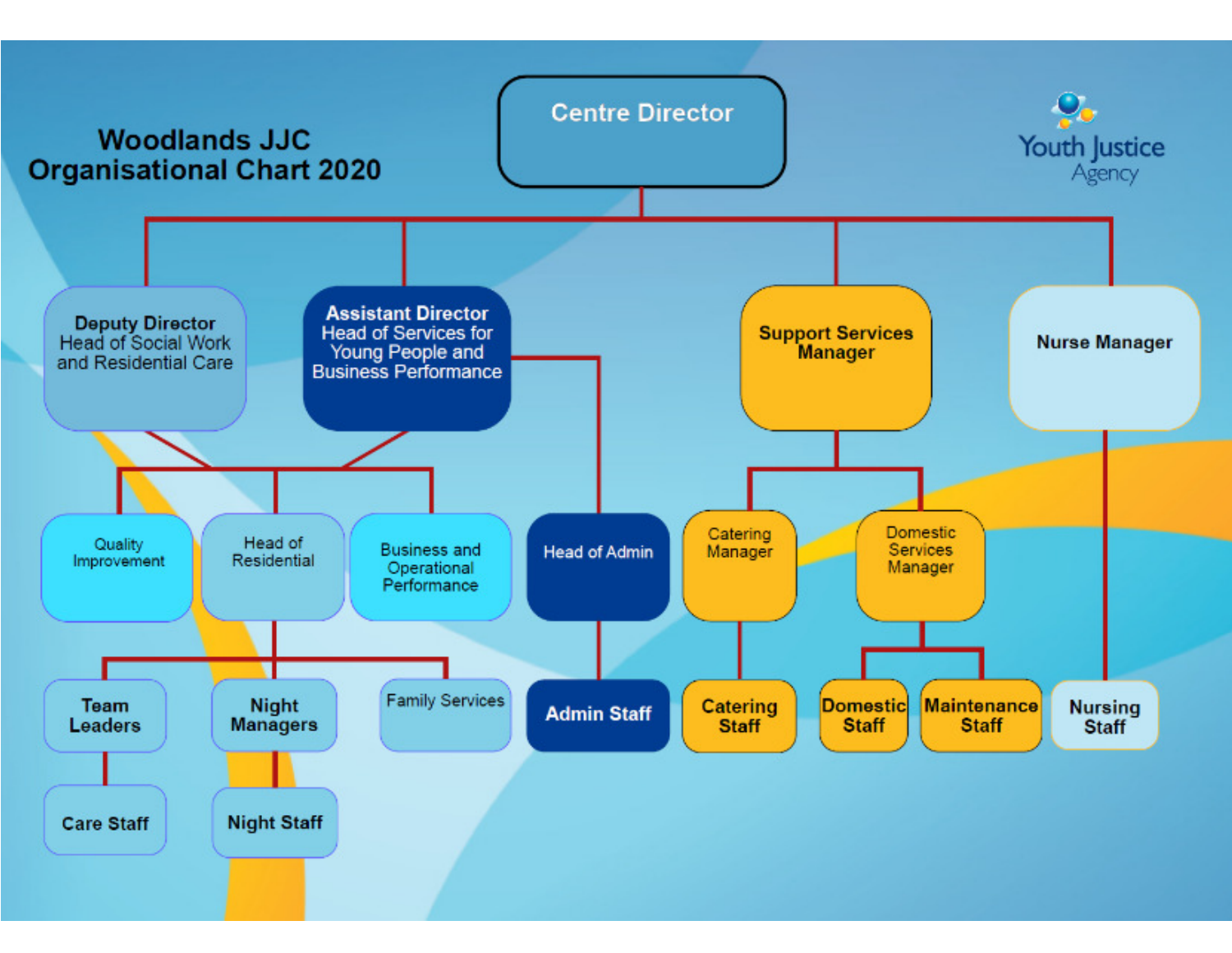#### **KEY RESPONSIBILITIES**

The post holder will be responsible for providing a professional catering service, ensuring that Woodlands, JJC standards are maintained.

The post holder will have a hands on involvement in the successful day to day running of the catering department.

The post holder will also help maintain the environmental health high hygiene rating, 5 stars on the door.

#### **DUTIES AND RESPONSIBILITIES:**

Operational:-

- Preparation and service of food and beverages using appropriate methods as required by Woodlands to meet the requirements for the young people being held in custody, and the staff who provide care to these young people.
- To deal with special dietary needs by following the instructions of the catering manager. When the manager is not on duty, the post holder will liaise with the team leader or medical officer to meet the special dietary needs of the young person.
- Assist the catering manager with the compilation, distribution and collation of menus to meet the nutritional need and requirements of the young people in care.
- Maintain a professional, clean and hygienic kitchen, and carry out / assist and monitoring of such standards in compliance with food safety regulations and COSHH.
- Carry out cleaning duties as laid out by Safe Food Policy (Environmental Health) in order to maintain standards and prepare cleaning rotas and schedules.
- Carry out specialist cleaning duties which may be required.
- Ensure safe working practice at all times and support the implementation of best practices and policies.
- Inspect equipment, and report any faults immediately to the Catering Manager.
- Inspect kitchen and ensure all risks are currently managed.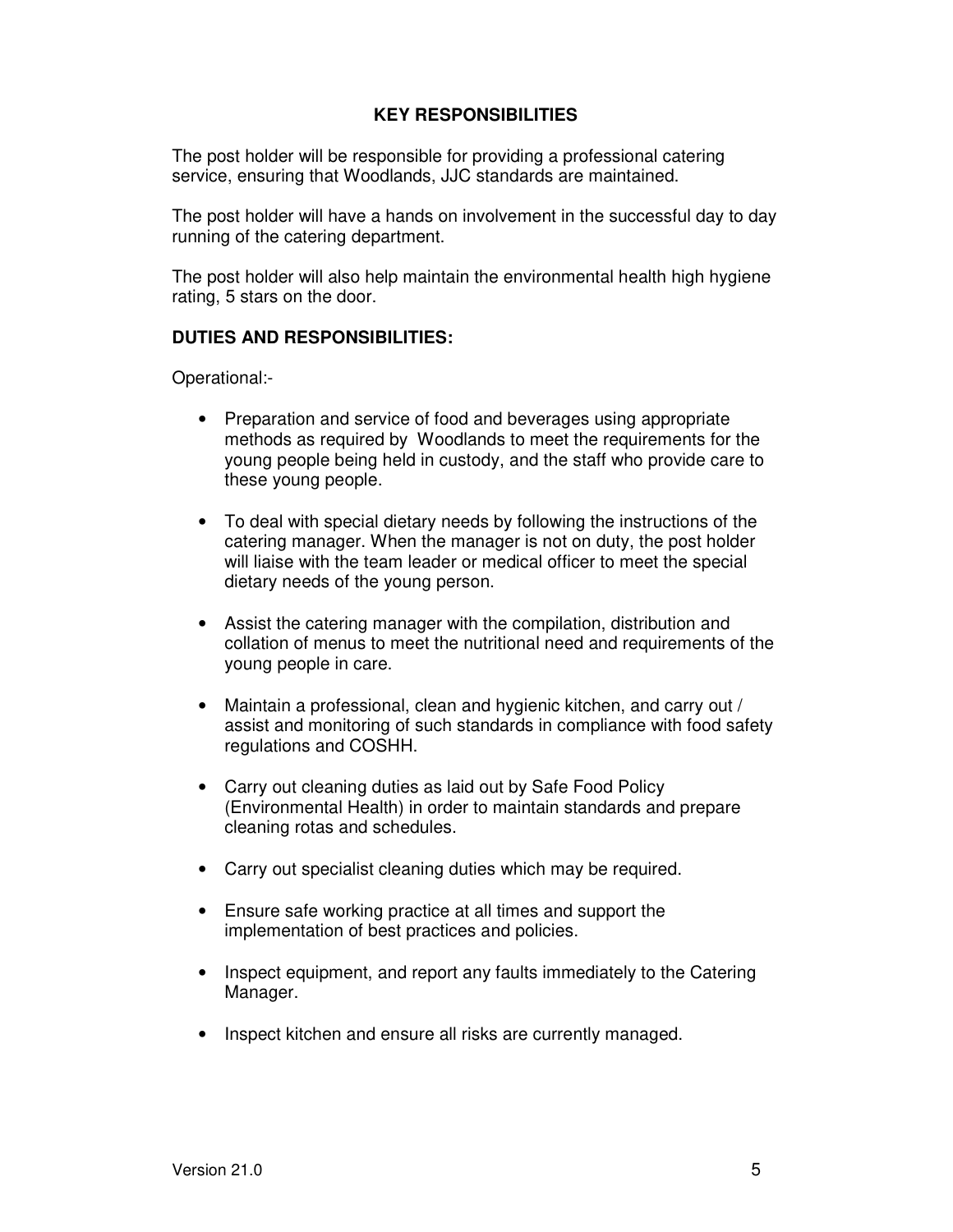Staffing and management:-

- Support and assist the catering manager in all aspects of the management of the kitchen.
- Liaise with young people and staff to establish good communication and promote input from children.
- Attend departmental and other operational support meetings as required.
- Actively participate in meeting training needs contained in the post holders Personal Development Plan.
- Advise catering assistants with queries they would have, try to improve their catering skills.

Financial:-

- To cook and prepare meals in accordance with the menu as to ensure the correct portion control as to prevent unnecessary wastage and excessive cost to the catering department. Also monitor all food products as to ensure that there is no unnecessary disposal of food products before the correct expiry date.
- To store all food correctly as to prevent accelerated detrition that would cause the disposal of the original product and the reordering of the same.
- Advise catering management on means of improving the cost efficiency of meals.
- To use cleaning products in the recommended quantities.

Procurement:-

- Order products and issue supplies within Woodlands, JJC and maintain records of stores as required.ie:- food temperatures, delivery date, expiry date, quality of all food products delivered to kitchen.
- To assist with the receipt, unloading/loading of supplies and equipment and comply with food hygiene standards and Health & Safety procedures.
- Assist in maintaining adequate supplies of food at house unit level.
- Report shortages to catering manager and inform of new products needing to be ordered.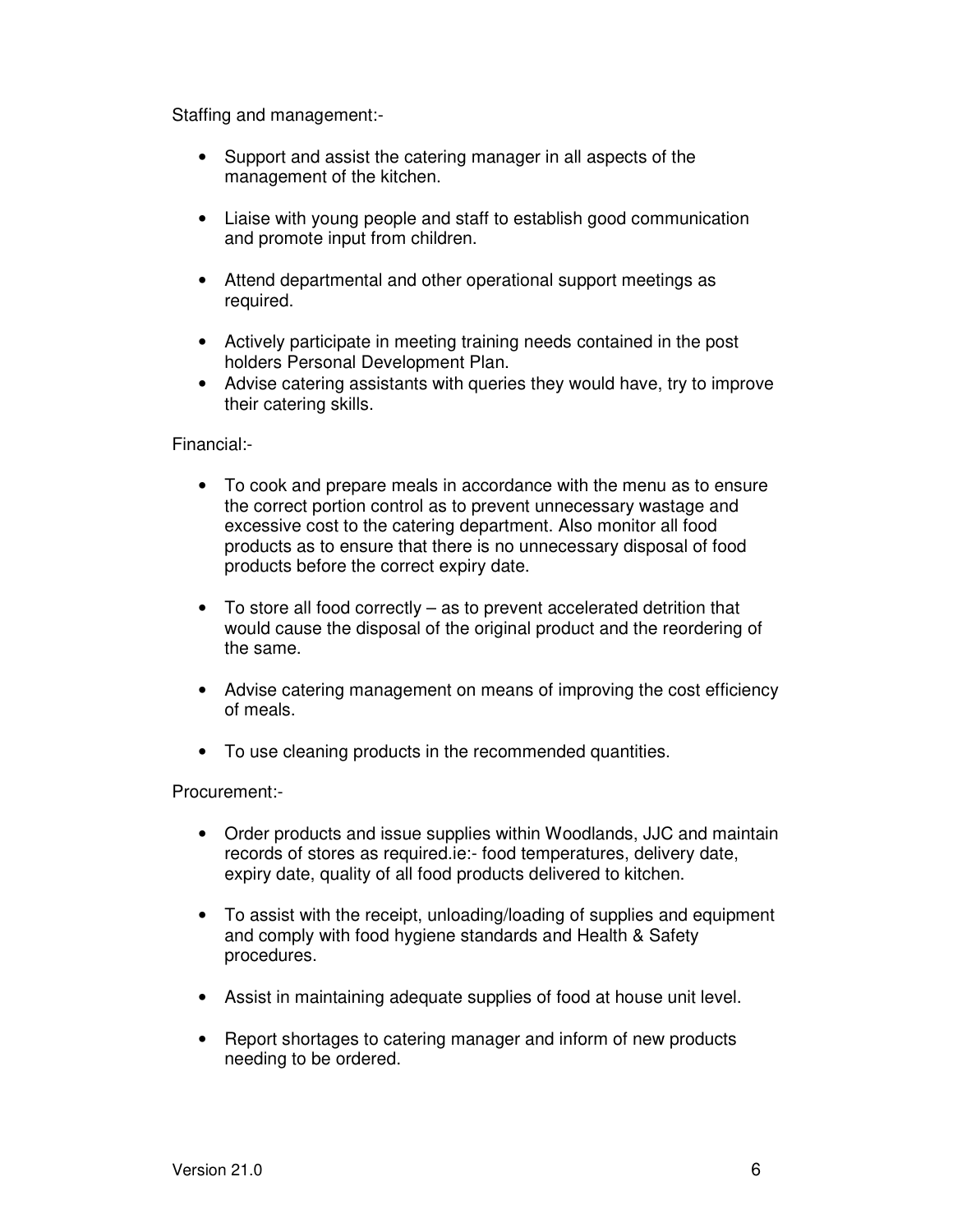**The above list is not comprehensive but gives a good indication of the main duties of the post. The emphasis on particular duties will vary over time according to business needs.**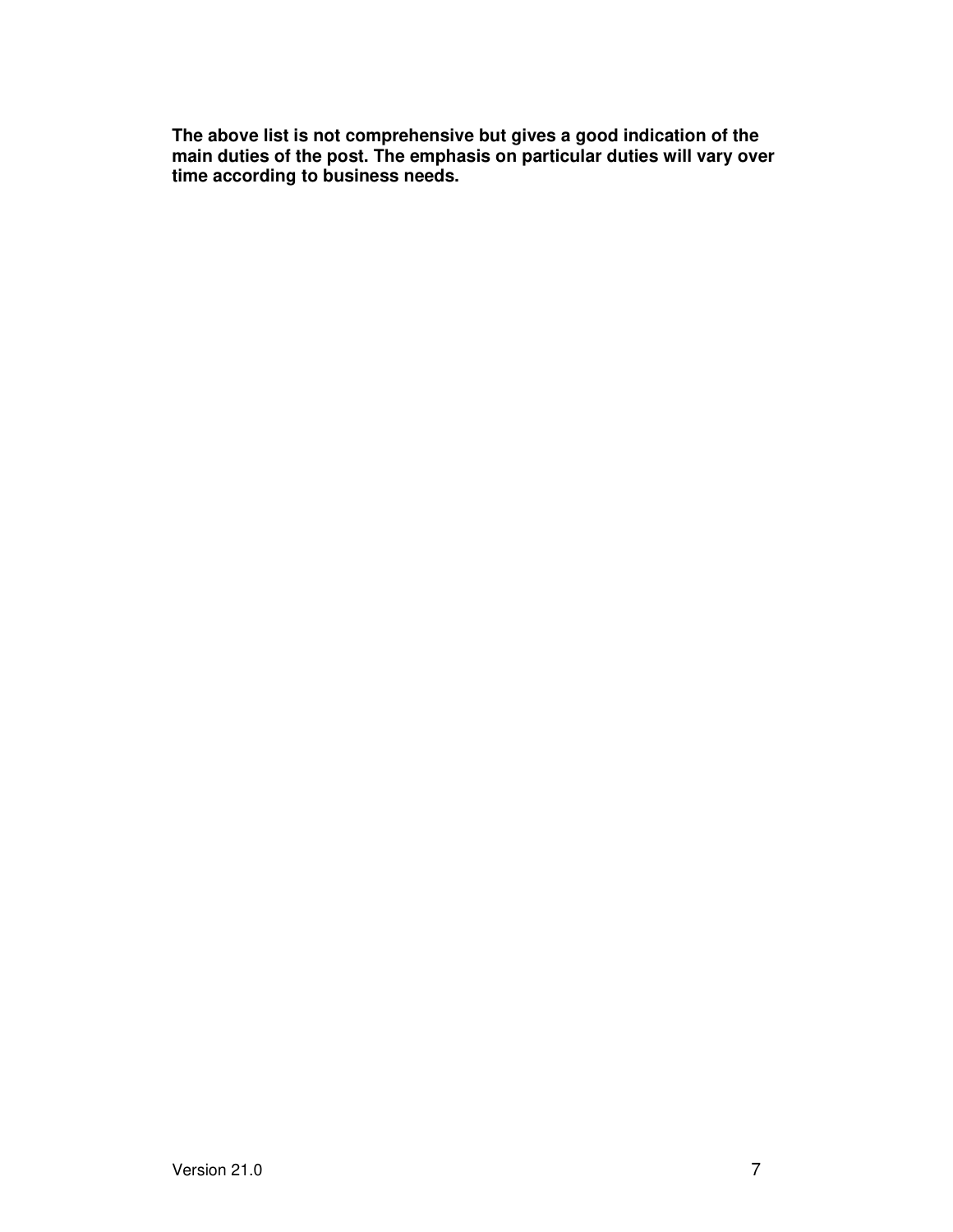#### **TERMS AND CONDITIONS**

There are currently 2 permanent, full time vacancies.

Further appointments may be made from this competition should NICS positions become vacant which have the same eligibility criteria and similar duties and responsibilities.

#### **Location**

The posts will be based at Woodlands Juvenile Justice Centre (JJC) Rathgael Road, Bangor. Due to the nature and duties of the role home working cannot be facilitated.

#### **Salary**

Salary will be within the range £22,519 - £23,955 within which pay progression will be performance related. Starting salary will be at the minimum of the scale. If the successful candidate is an existing civil servant, normal pay on promotion/re-grading arrangements will apply**.**

#### **Allowances**

A Secure Unit Allowance is payable for this post.

Additional Premium Payments will apply where working at the weekend or on public or privilege holidays is required, in accordance with the NICS terms and conditions of service.

#### **Pensions**

The NICS offers all employees an attractive pension package. Further details can be found on the Principal Civil Service Pensions Scheme (Northern Ireland) website at www.finance-ni.gov.uk/civilservicepensions-ni

#### **Holidays**

The annual leave year starts on 1 February and ends on 31 January of the following year. For staff joining YJA after the leave year has started, entitlement for the remainder of the year will be calculated on a pro-rata basis.

Annual leave entitlement for Catering Staff is calculated in hours. The successful candidate/s will be entitled to the equivalent of 185 hours rising to 222 hours after 5 years satisfactory service. In addition, successful candidates will be entitled to 88.8 hours public/privilege holidays as accrued.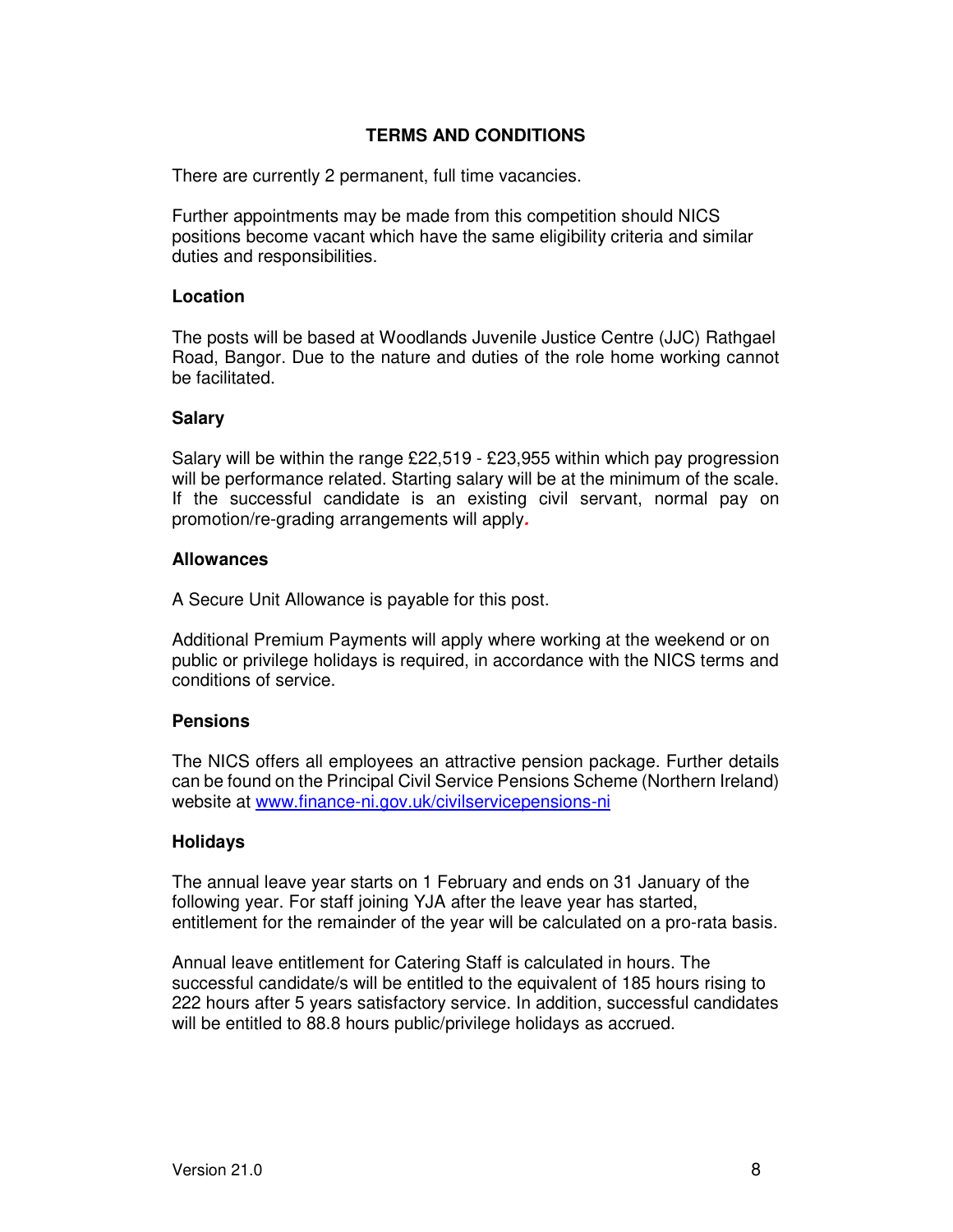#### **Hours of Work**

The shift pattern for a Cook is based on a 37 hour week. The actual hours worked per week will vary as they will be calculated across your assigned shift cycle and will include weekends and public/privilege holidays. The current shift pattern is based on a four week cycle.

Shift start time is 9.00 am, finish time 5.00 pm, there may be some variation to the on occasions to meet emerging business needs at any given time.

A shift will start when you are on post and will end when you leave your post. Time spent travelling to and from your post is not included as part of your shift.

Shift patterns will change from time to time to meet operational need. Please see Annex A for example.

#### **Travel**

The successful candidates must have access to a form of transport which will enable them to fulfil their responsibilities in full. Woodlands Juvenile Justice Centre is located in a remote area with limited, accessible public transport. Successful candidates must therefore ensure they are able to report for work as scheduled on the rota, which includes evenings, weekends and public holidays.

#### **Vetting**

The successful applicants will be required to satisfy a pre-employment check undertaken by AccessNI in accordance with the Safeguarding Vulnerable Groups (NI) Order 2007.

For this post in the NICS the level of vetting is an Enhanced AccessNI check. All applicants must be prepared to be submitted to these checks as part of the recruitment process.

#### **Probation**

Confirmation of appointment will be dependent upon the satisfactory completion of a probationary period of 1 year. If performance, conduct or attendance during this period is not satisfactory the appointment may be terminated.

#### **Career Development**

The NICS is committed to career development and offers attractive career prospects across a wide variety of roles and professions. Career development is an integral part of the performance management system. Personal Development Plans identify learning and development needs with a view to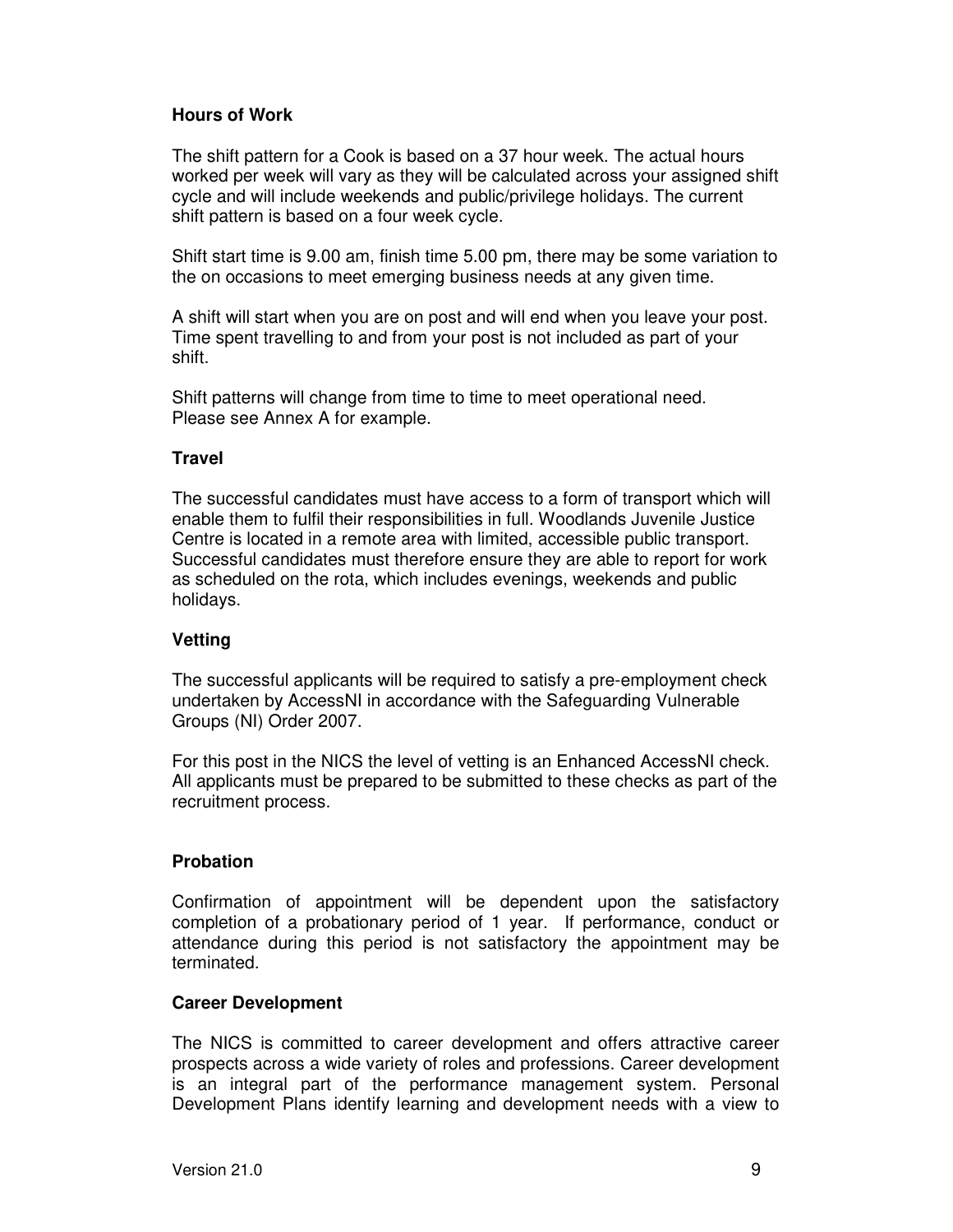enhancing skills and capabilities. NI Civil Servants have access to a wide range of internal job opportunities, including secondments with external organisations and are encouraged and supported in proactively managing their career.

#### **Conflict of Interest**

It is a basic requirement of all Civil Servants that their private activities should not bring them in to conflict with their official duties.

Conflict of Interest is not limited to the individual's own private, financial or other interests, as family, friends and associates may also have dealings which affect the Department's business directly or indirectly. Therefore to avoid any conflict or potential conflict and to demonstrate impartiality to the public at all times, an officer must not, without prior approval, engage in any activity which could be considered to be in conflict with official business.

As such, to protect employees and the Department from public criticism, it will be mandatory for the successful candidate to complete a Conflict of Interest declaration on appointment.

#### **Further Information**

Applicants wishing to learn more about the post before deciding to apply may contact Gillian McAllister at Gillian.mcallister@justice-ni.gov.uk

If you have any questions about the competition process, or require any documentation in an alternative format, you should contact HRConnect on 0800 1 300 330 or email: recruitment@hrconnect.nigov.net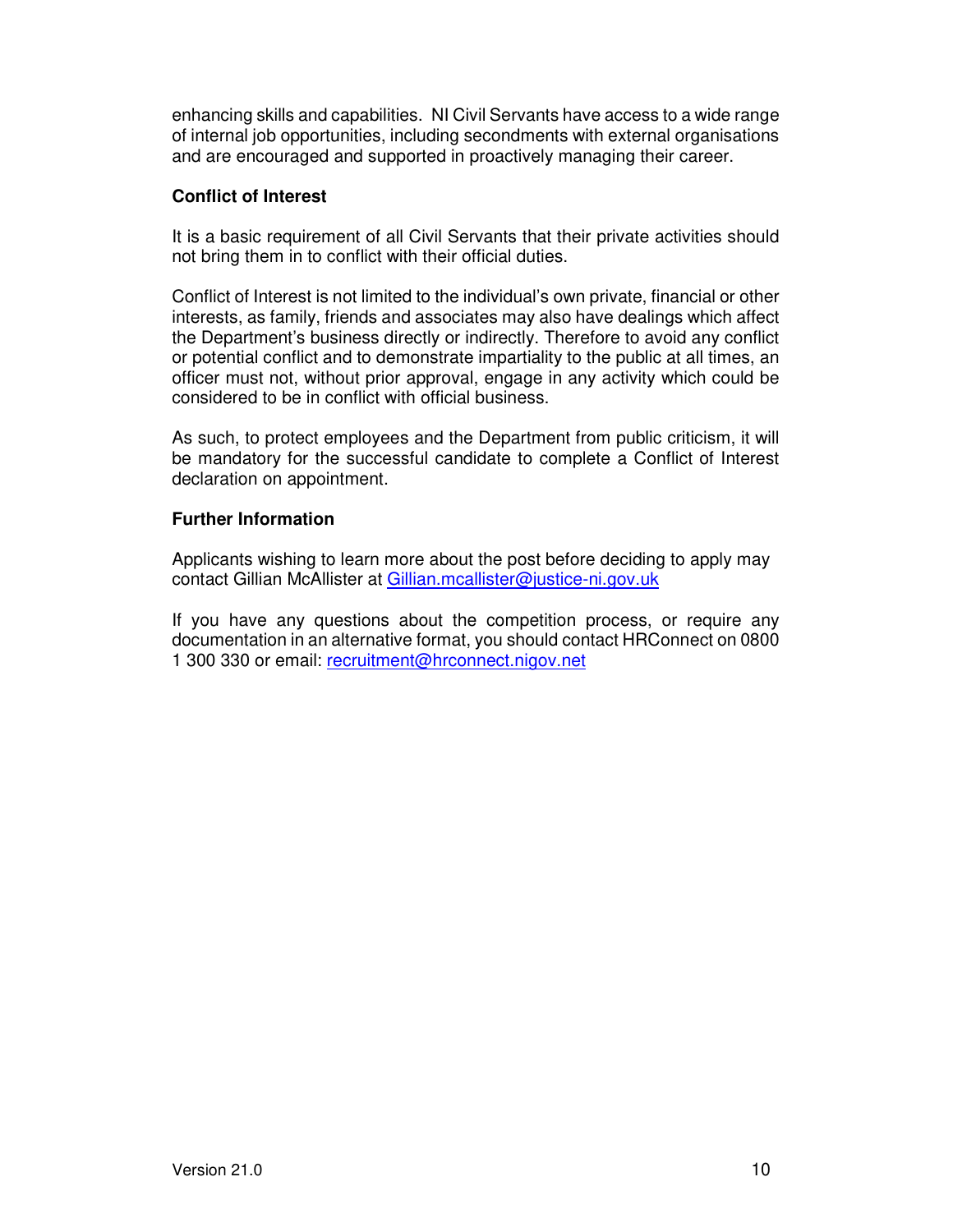#### **ELIGIBILITY CRITERIA**

Applicants must have, by the closing date for applications:

1. Level 3 NVQ – Diploma in Professional Cookery **OR** City & Guilds 705 or 706;

#### **AND**

2. 2 years' demonstrable experience in a Cook position in a professional capacity;

#### **AND**

3. A current Level 2 Food Hygiene qualification;

#### **AND**

4. Provide full education and employment history. See explanatory notes on page 13 for further details. As you are providing your employment history in this section, there is no requirement for you to complete the Employment History on Part 2 of the application form;

#### **AND**

5. Provide the names and addresses of two referees, one of which should be your current / most recent employer. (Referees should not be relatives, GP's or current employees of the Youth Justice Agency).

Applications will also be considered from applicants with relevant formal qualifications/professional membership considered by the selection panel to be of an equivalent or higher standard to those stated.

**Relevant** or **equivalent** qualifications: give the type of qualification and date awarded (the date awarded is the date on which you were notified of your result by the official awarding body). If you believe your qualification is equivalent to the one required, the onus is on you to provide the panel with details of modules studied etc. so that a well-informed decision can be made.

Equivalent professional membership: give details of the professional membership held and reasons why you consider it to be equivalent to the membership required. The onus is on you to provide the panel with details of the professional membership so that a well-informed decision can be made.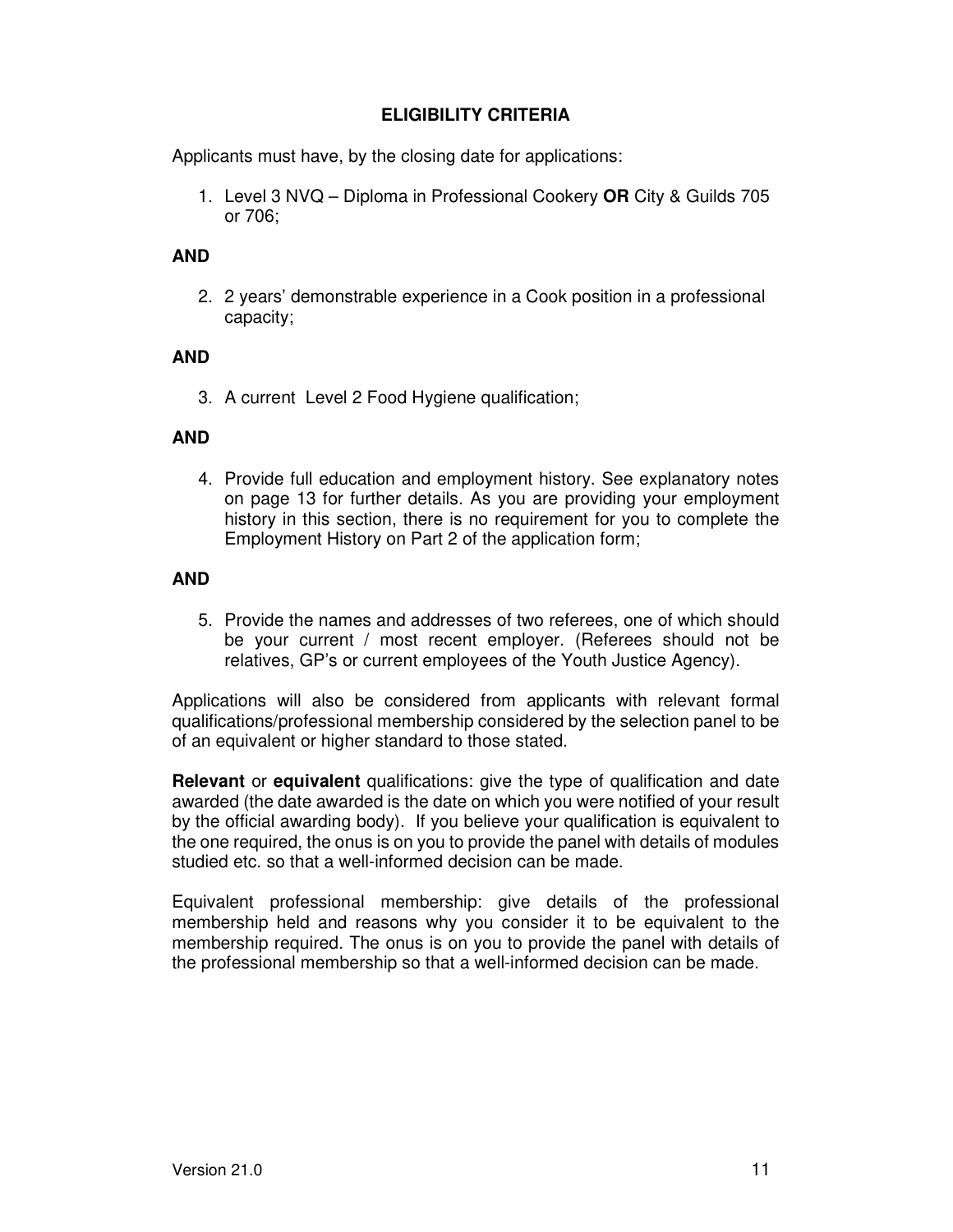#### **EXPLANATORY NOTES FOR ELIGIBILITY CRITERION 4**

Applications must provide a full education and employment history on their application form. Please provide these details in chronological order starting with the most recent.

**Please note that should there be any gaps in your employment / education history\* your application WILL be rejected. Please include periods of non-employment to ensure there are no gaps within your history.** 

For periods of education applicants must provide: Date From: Month Year Date To: Month Year Name of School / College / University: Course Studied: Qualification obtained: Date Qualification obtained: Month Year

For periods of employment applicants must provide: Date From: Month Year Date To: Month Year Job Title: Name of Employer: Address of Employer: Phone number of employer: E-mail address of employer: Reason for leaving:

For periods where applicants where not in education or employment: Date From: Month Year Date To: Month Year Reason for not being in education or employment.

#### **\*Any periods of unemployment must also be detailed in your employment /education history\*.**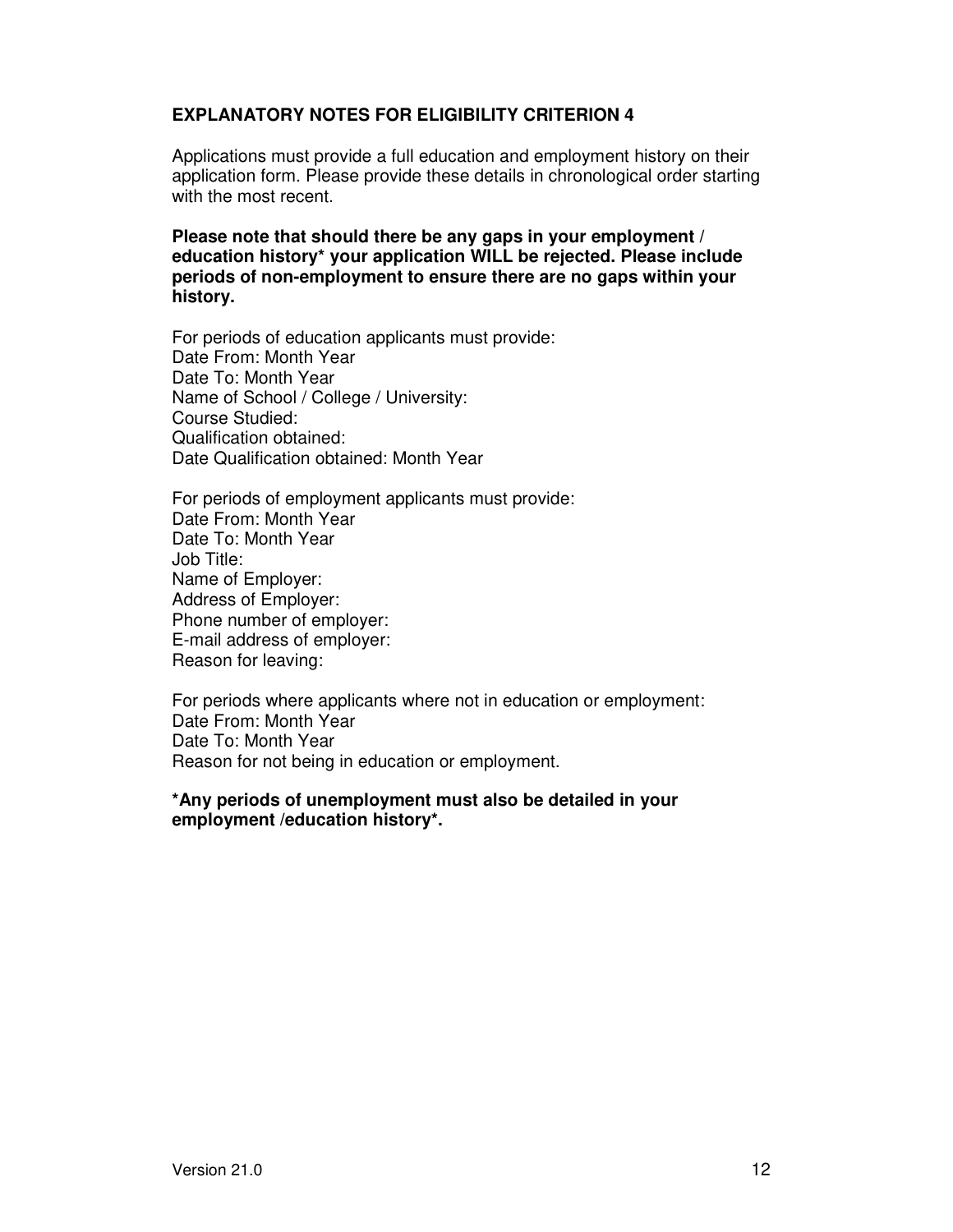**Please note:** 

- **You should ensure that you provide evidence of your experience in your application form, giving length of experience, examples and dates as required.**
- **It is not sufficient to simply list your duties and responsibilities.**
- **The selection panel will not make assumptions from the title of the applicant's post or the nature of the organisation as to the skills and experience gained.**
- **If you do not provide sufficient detail, including the appropriate dates needed to meet the eligibility criteria, the selection panel will reject your application.**
- **The examples you provide should be concise and relevant to the criteria. This is very important as the examples which you provide may be explored at interview and you may need to be prepared to talk about these in detail if you are invited to interview. It is your unique role the panel are interested in, not that of your team or division.**
- **State clearly your personal involvement in any experience you quote. State "I" statements e.g. I planned meetings, I managed a budget, I prepared a presentation. It is how you actually carried out a piece of work that the panel will be interested in.**
- **ONLY the details provided by you in your application form (the employment history and eligibility criteria) will be provided to the selection panel for the purpose of determining your eligibility for the post. Please do not include your name in the employment history or eligibility criteria sections.**
- **The NICS Competency framework can be accessed via www.nicsrecruitment.org.uk**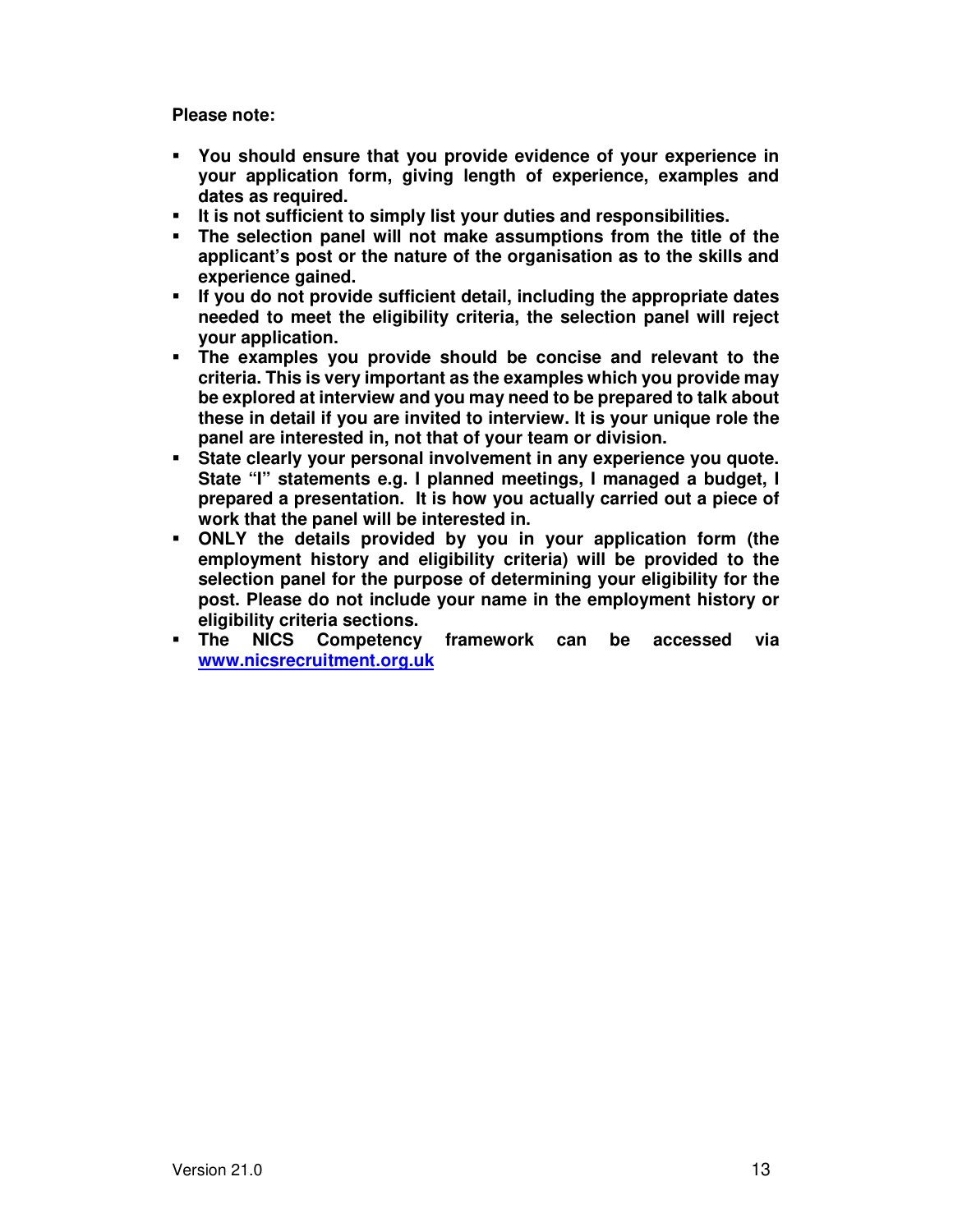#### **ASSESSMENT PROCESS**

The selection process will include a competence based interview.

#### **1**. **Leading and Communicating**

At all levels, effectiveness in this area is about leading from the front and communicating with clarity, conviction and enthusiasm. It is about supporting principles of fairness of opportunity for all and a dedication to a diverse range of citizens.

#### **Marks Available: 20**

#### **2. Making Effective Decisions**

Effectiveness in this area is about being objective, using sound judgement, evidence and knowledge to provide accurate, expert and professional advice. For all staff, it means showing clarity of thought, setting priorities, analysing and using evidence to evaluate options before arriving at well-reasoned justifiable decisions.

#### **Marks Available: 20**

#### **3. Changing and Improving**

People who are effective in this area are responsive, innovative and seek out opportunities to create effective change. For all staff, it is about being open to change, suggesting ideas for improvements to the way things are done, and working in 'smarter', more focused ways. At senior levels, this is about creating and contributing to a culture of innovation and allowing people to consider and take managed risks. Doing this well means continuously seeking out ways to improve policy development and implementation and building a more flexible and responsive NICS. It also means making use of alternative delivery models including digital and shared service approaches where possible.

#### .**Marks Available: 20**

#### **4. Managing a Quality Service**

Effectiveness in this area is about being organised to deliver service objectives and striving to improve the quality of service, taking account of diverse customer needs and requirements. People who are effective plan, organise and manage their time and activities to deliver a high quality and efficient service, applying programme and project management approaches appropriately and effectively to support service delivery.

#### **Marks Available: 20**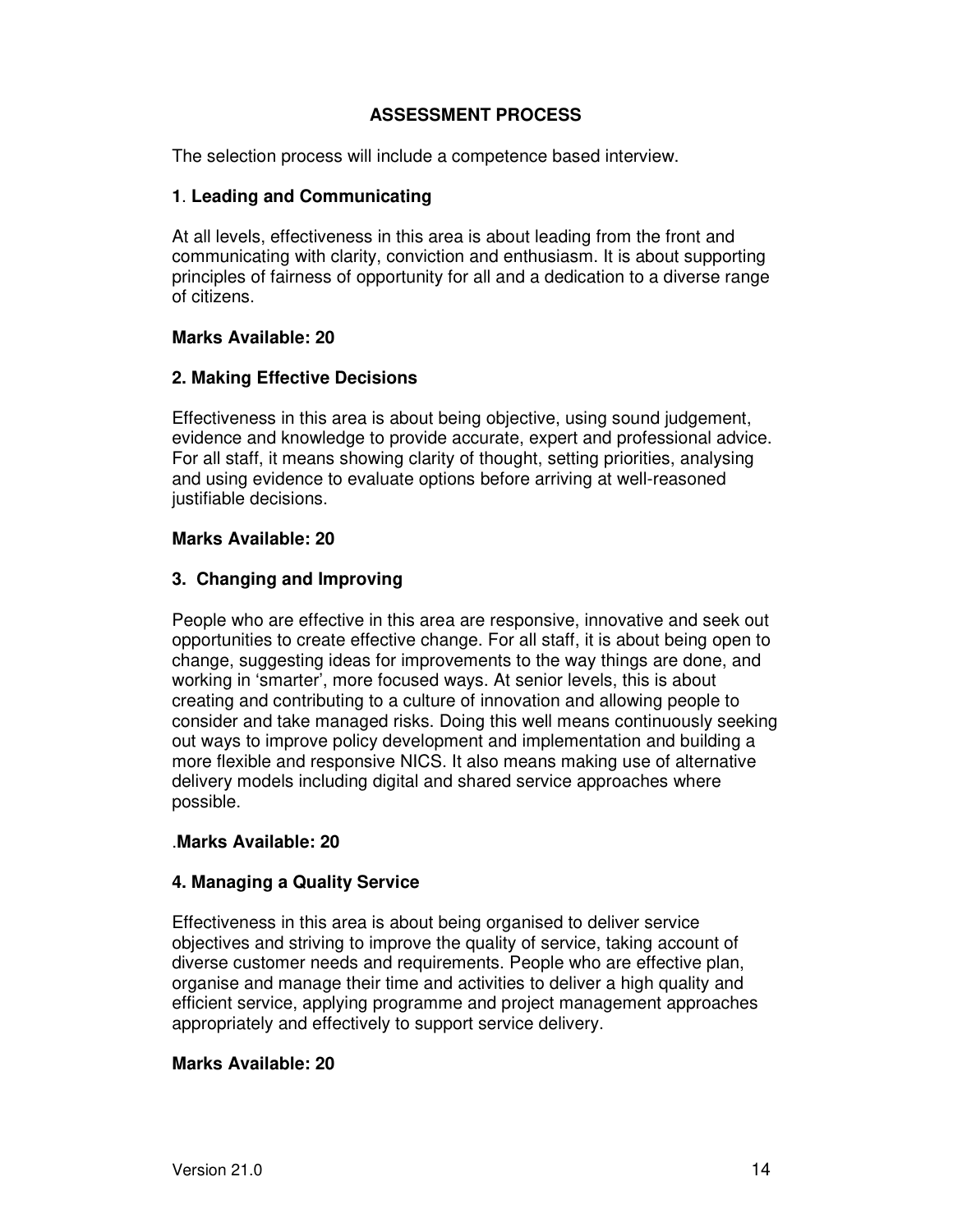#### **5. Collaborating and Partnering**

People skilled in this area create and maintain positive, professional and trusting working relationships with a wide range of people within and outside the NICS, to help to achieve business objectives and goals. At all levels, it requires working collaboratively, sharing information and building supportive, responsive relationships with colleagues and stakeholders, whilst having the confidence to challenge assumptions.

#### **Marks available: 20**

**Total Marks Available: 100 Overall Pass Mark: 60**

#### **COMPETENCE BASED INTERVIEWS**

Selection panels will design questions to test the applicant's knowledge and experience in each of the above areas and award marks accordingly.

No notes or personal documentation may be brought into the interview room.

#### **INTERVIEWS**

It is intended that interviews for this post will take place in Woodlands Juvenile Justice Centre (JJC) Rathgael Road, Bangor during week commencing **25th July 2022.** 

Candidates should note that due to current circumstances with COVID-19, social distancing measures will be put in place, however the use of video technology may be used as an alternative.

#### **NICS COMPETENCY FRAMEWORK**

The selection process will assess candidates against the NICS competency framework at level 1.

The NICS competency framework sets out how all NICS employees should work. It puts the Civil Service values of integrity, honesty, objectivity and impartiality at the heart of everything they do, and it aligns to the three highlevel leadership behaviours that every civil servant needs to model as appropriate to their role and level of responsibility: Set Direction; Engage People and Deliver Results.

Competencies are the skills, knowledge and behaviours that lead to successful performance. The framework outlines ten competencies, which are grouped into three clusters. The competencies are intended to be discrete and cumulative, with each level building on the levels below i.e. a person demonstrating a competency at level 3 should be demonstrating levels 1 and 2 as a matter of course.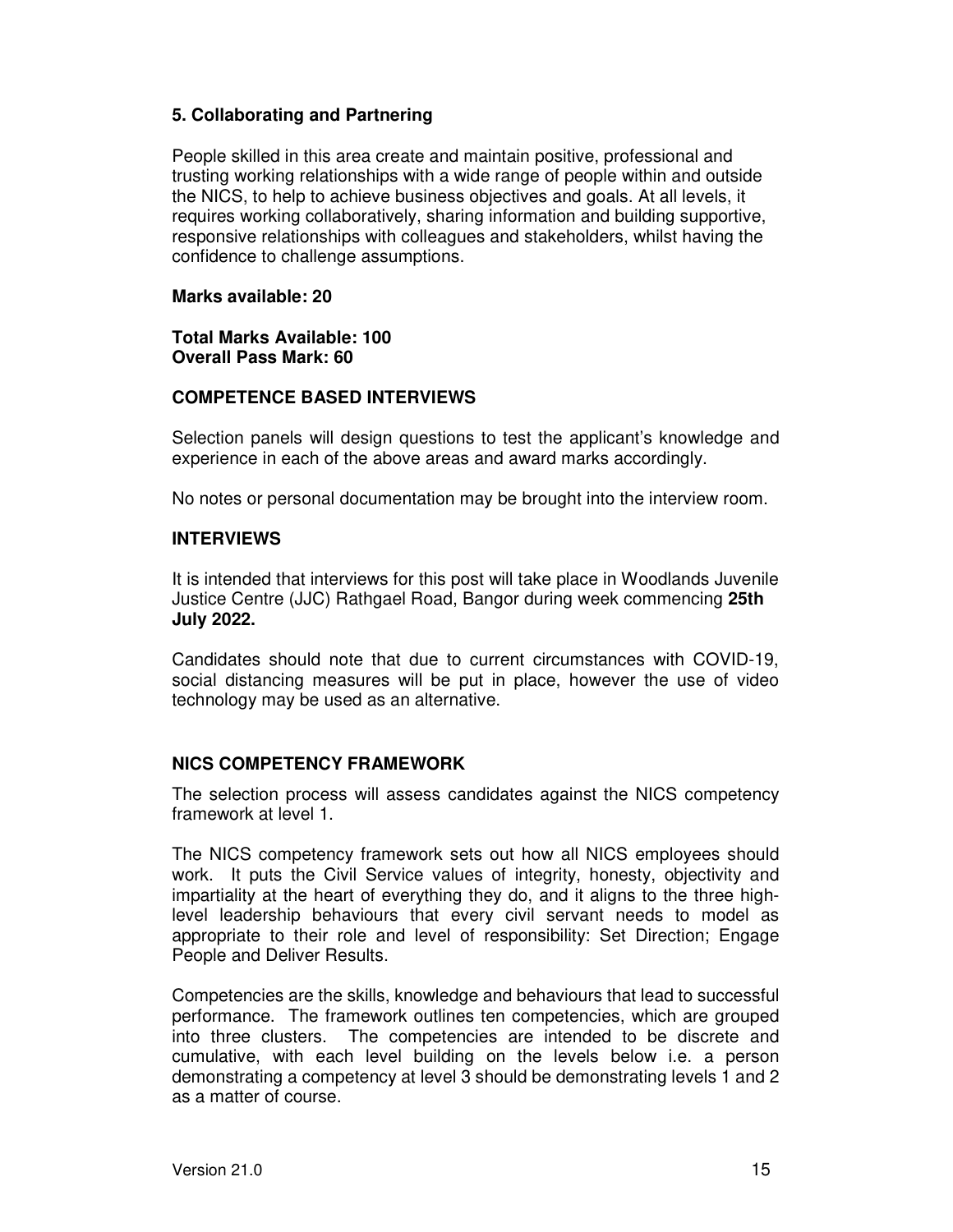The Northern Ireland Civil Service competency framework can be accessed via www.nicsrecruitment.org.uk

**It is important that all candidates familiarise themselves with the competency framework as this forms the basis of selection process. Should you require assistance in accessing the competency framework please contact HRConnect.**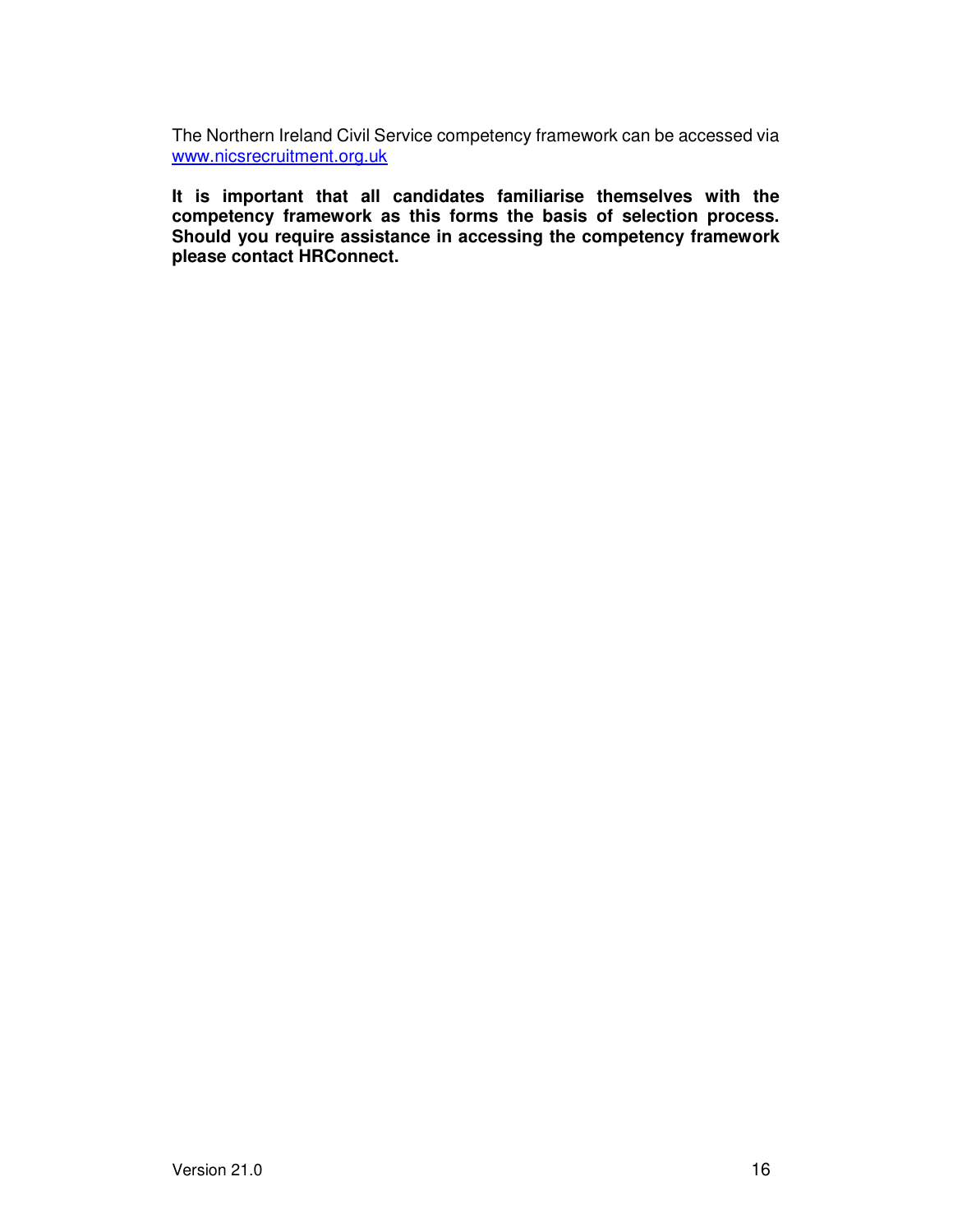#### **GUIDANCE FOR APPLICANTS**

#### **APPLICATION FORM**

You can apply online at www.nicsrecruitment.org.uk**.** 

Please refer to the Candidate Information Booklet before making your application and retain a copy for your reference. The application form is designed to ensure that applicants provide the necessary information to determine how they meet the competition requirements and the eligibility/shortlisting criteria. **All** parts of the application form **must** be completed by the applicant before this application can be considered. Failure to do so may result in disqualification.

#### **Please note:**

- We will not accept CVs, letters, additional pages or any other supplementary material in place of or in addition to completed application forms, unless it is specifically requested in the application form and candidate information booklet.
- All applications must be submitted by the advertised closing date and time.
- Information in support of your application will not be accepted after the closing date for receipt of applications.
- HRConnect will not examine applications until after the closing deadline.
- Do not use acronyms, complex technical detail etc. State for the reader who may not know your employer, your branch or your job.
- Only the employment history, eligibility and shortlisting sections will be made available to the panel.
- When completing the online application, your information is saved as you move through the pages. You may leave the application at any time, providing you have clicked on the 'Save & Continue' button. Once your application has been submitted the option to edit will no longer be available.
- The session timeout for the online application is 40 minutes, if you do not save or change page within this time you will automatically be logged out and any unsaved work will be lost.
- You must click SUBMIT once you have finished your online application. You will receive an acknowledgement email. Please contact HRConnect if you do not receive an acknowledgment email within 24 hrs.

#### **Help with making your application**

You can get advice or assistance with making an application from your local Jobs and Benefits Office - contact details are available on NIDirect: https://www.nidirect.gov.uk/contacts/jobs-and-benefits-offices

You can also get advice or assistance from local disability employment organisations. To find out more about local disability employment organisations contact Northern Ireland Union of Supported Employment (NIUSE), an umbrella group for individuals and organisations promoting opportunities for people with disabilities to access and maintain employment, email info@niuse.org.uk, tel. 0044 (0)28 71 377709, text phone 0044 (0) 28 71 372077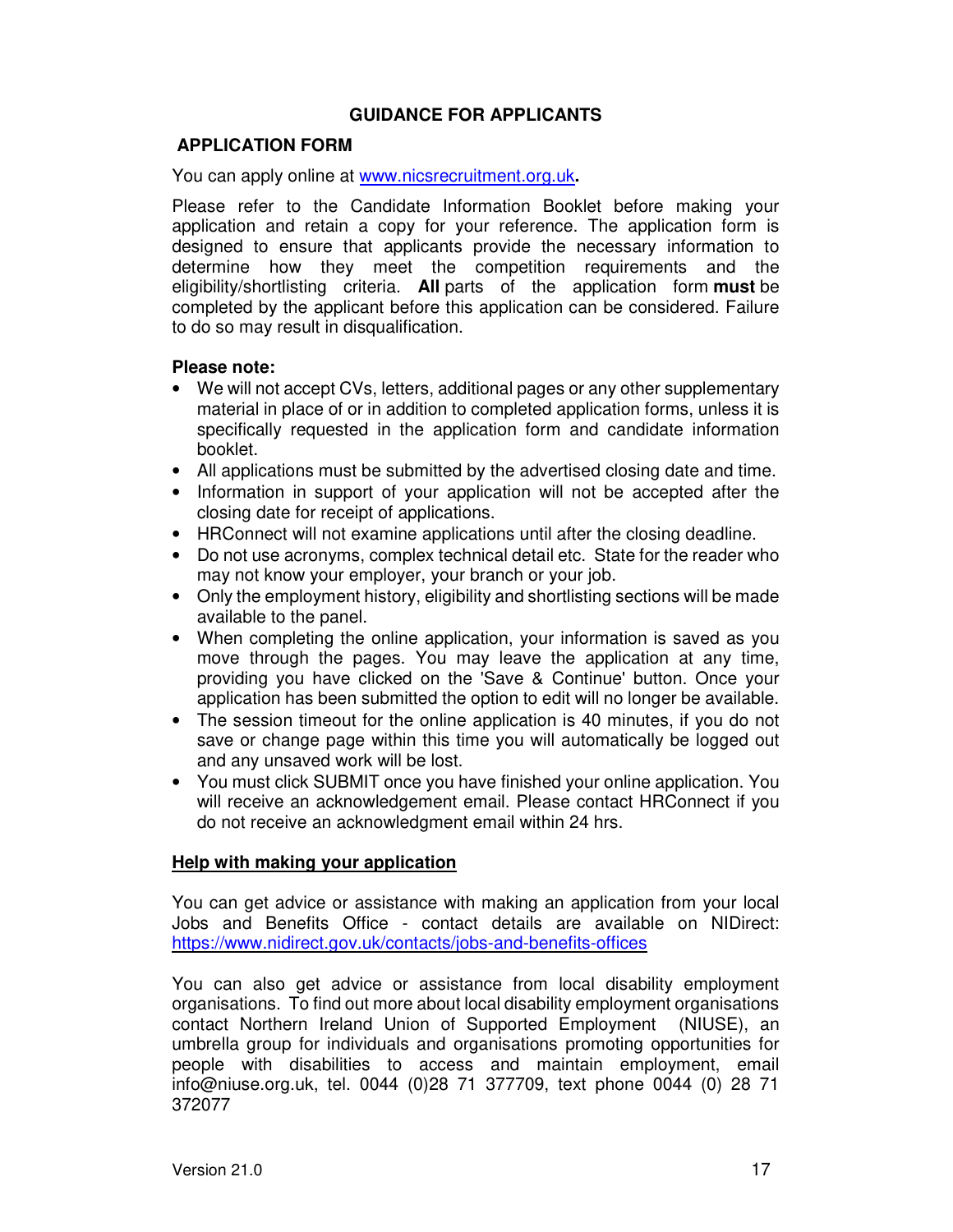#### **GUIDANCE FOR APPLICANTS**

#### **INTERVIEW PREPARATION**

#### **If this is your first experience of a competence-based interview, bear in mind that it does not require you to:**

- Talk through previous jobs or appointments from start to finish;
- Provide generalised information as to your background and experience; or
- Provide information that is not specifically relevant to the competence the question is designed to test.

#### **A competence-based interview does however require you to:**

- Focus exclusively, in your responses, on your ability to fulfill the competences required for effective performance in the role; and
- Provide specific examples of your experience in relation to the required competence areas.

#### **In preparation for the interview you may wish to think about having a clear structure for each of your examples, such as:**

- Situation briefly outline the situation;
- Task what was your objective, what were you trying to achieve;
- Action what did you actually do, what was your unique contribution;
- Result what happened, what was the outcome, what did you learn.

The panel will ask you to provide specific examples from your past experience to demonstrate the range of behaviours associated with the competences being assessed. You should therefore come to the interview prepared to discuss in detail a range of examples which best illustrate your skills and abilities in each competence area. You may draw examples from any area of your work / life experiences.

For professional and technical posts, questions may be framed in the context of professional elements of the post.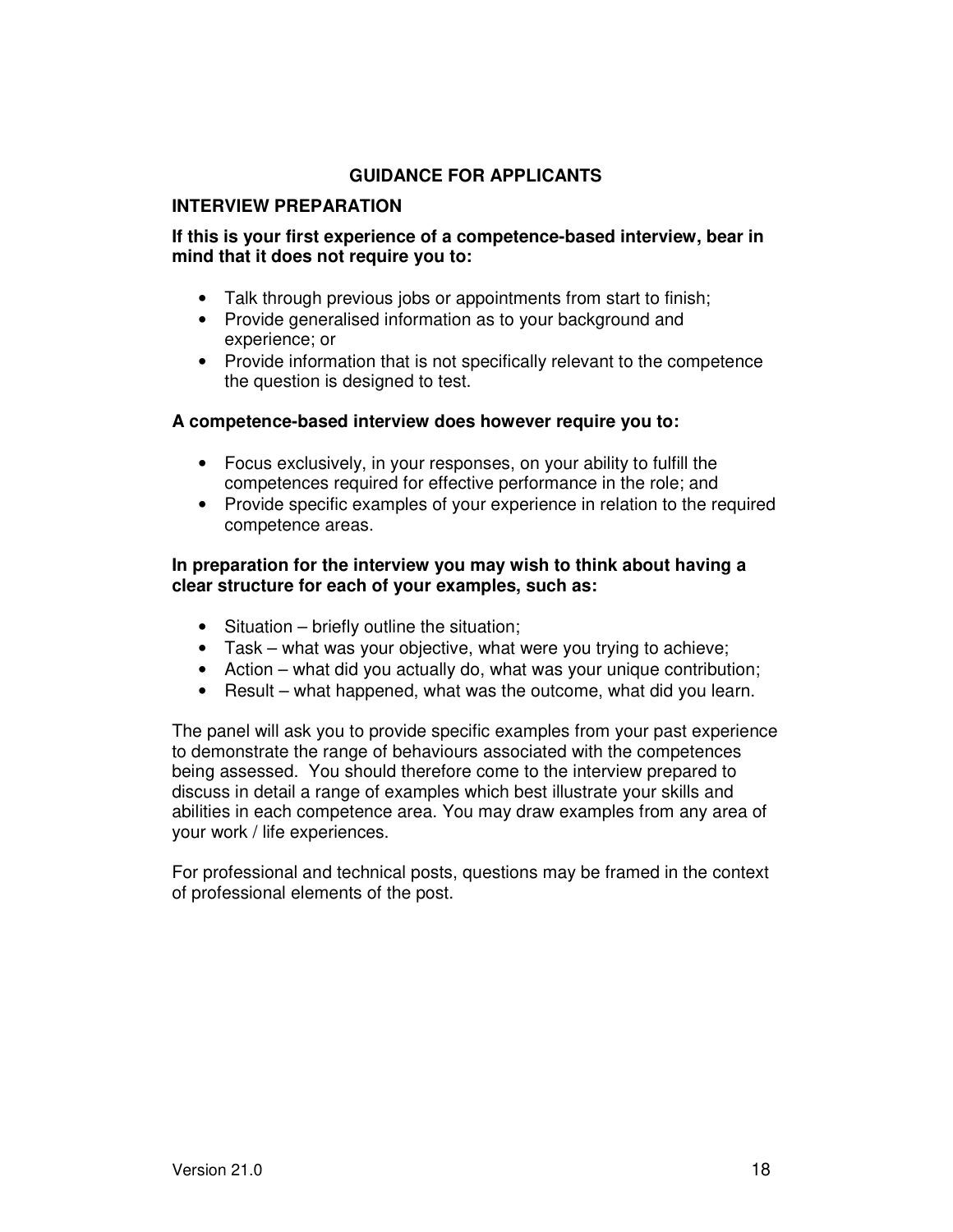#### **GENERAL INFORMATION**

#### **The Merit Principle**

In accordance with the Office of the Civil Service Commissioners' Recruitment Code, appointments to the NICS are made under the 'merit principle', where the best person for any given post is selected in fair and open competition.

Further information on the Civil Service Commissioners can be found at www.nicscommissioners.org.

#### **NICSHR Privacy Notice**

NICSHR are committed to protecting your privacy. HRConnect manage job applications on behalf of NICSHR, in line with the NICSHR privacy notice available via www.nicsrecruitment.org.uk

#### **Offers of Employment**

Candidates will only receive one offer of appointment which, if not accepted, will generally result in withdrawal from the competition.

#### **Changes in personal circumstances and contact details**

Please ensure HRConnect are informed immediately of any changes in personal circumstances. It is important that HRConnect have up to date contact details.

#### **Transgender Requirements**

Should you currently be going through a phase of transition in respect of gender and wish this to be taken into consideration, in confidence, to enable you to attend any part of the assessment process please contact HRConnect. Details of this will only be used for this purpose and do not form any part of the selection process.

#### **Merit List**

**HRConnect will allocate a candidate (or candidates) to a vacancy (or vacancies) in the order listed.** It is presently intended that the merit list for this competition should remain extant for a period of one year. However you should be aware that circumstances may arise in the future where it will be necessary to extend the currency of the merit list for a further period. The merit list will only be extended where cogent practical reasons for doing so arise.

#### **Disability Requirements**

We will ask on the application form if you require any reasonable adjustments, due to disability, to enable you to attend any part of the assessment process. Details of any disability are only used for this purpose and do not form any part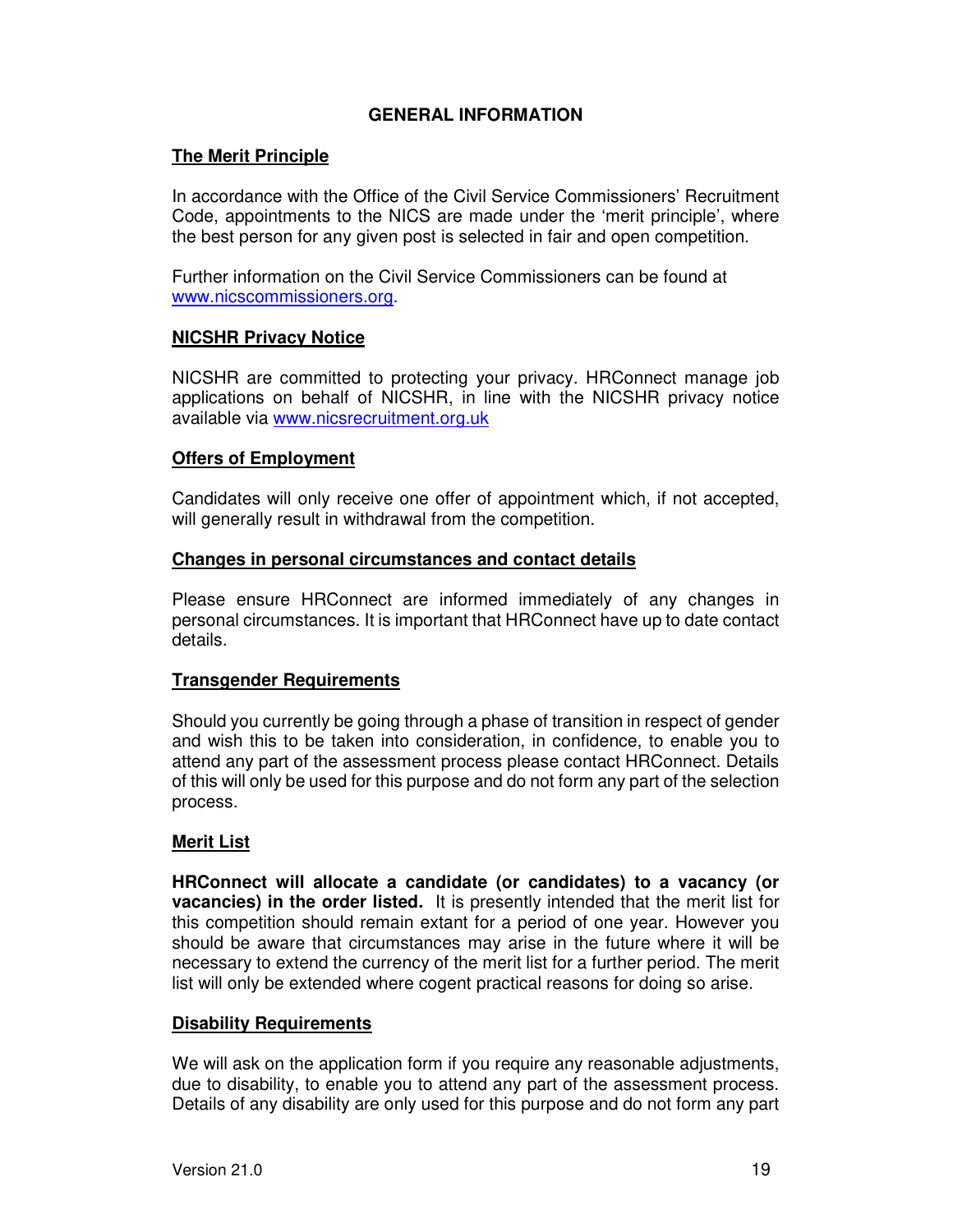of the selection process. If you have indicated on your application that you have a disability and are successful in the selection process and are being considered for appointment, you may be required to outline any adjustments you consider necessary in order for you to take up an appointment. If you wish to discuss your disability requirements further, please contact HRConnect.

#### **Documentation**

Identification documents to satisfy the Nationality and Security requirements of the post will be required. Further details regarding acceptable documentation will be issued with an invitation to attend for assessment.

You should ensure that the required documents are readily available. Failure to provide the appropriate documentation when requested will result in your application being rejected.

#### **Right to Work and Nationality Requirements**

HRConnect must ensure that you are legally entitled to work in the United Kingdom and satisfy the Nationality requirements for appointment to the NICS. Please note **ALL** applicants for external recruitment will be subject to a Nationality validation check.

Applicants must be either:

- (i) UK national; or
- (ii) National of a Commonwealth country; or
- (iii) National of the Republic of Ireland; or
- (iv) EEA nationals with settled status under the EU Settlement Scheme; or
- (v) Relevant EEA or Turkish nationals working in the Civil Service; or

(vi) Relevant EEA or Turkish nationals who have built up the right to work in the Civil Service; or

(vii) Certain family members of the relevant EEA & Turkish nationals

For candidates applying under categories  $iv - vii$  you are required to provide the following information in the Right to Work and Nationality Requirements response box in Part 1 of your application form. Failure to provide the requested information **WILL** result in your application being rejected.

Category iv – Please provide your 'Share code' in the 'Share code' field which will be used to validate your right to work in the UK. You can find further detail on obtaining your 'share code' here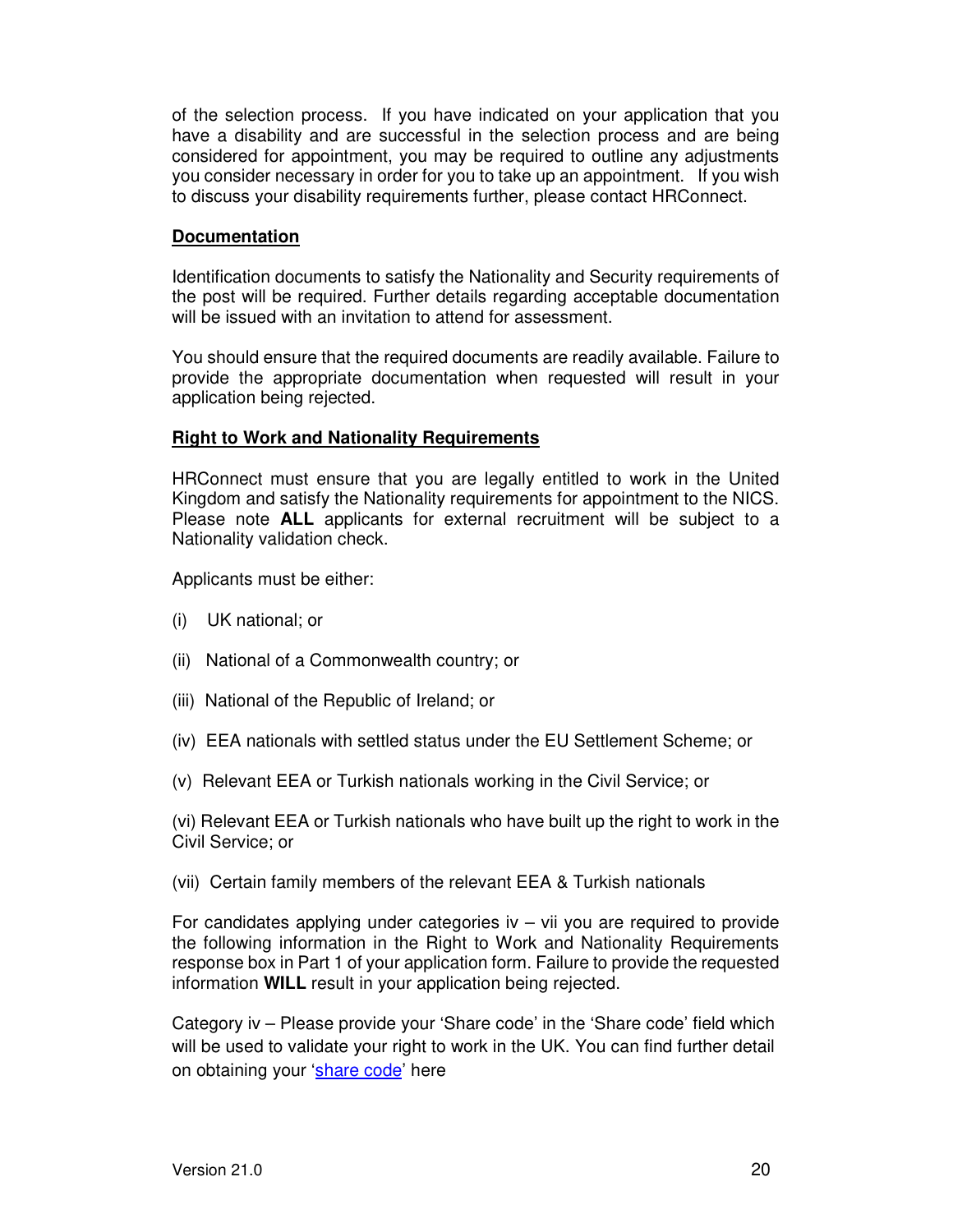Category v - Please provide your 'Share code' in the 'Share code' field which will be used to validate your right to work in the UK. You can find further detail on obtaining your 'share code' here. You are also required to provide your payroll number in the nationality response box to demonstrate that you are working in the Northern Ireland Civil Service;

Category vi - Please provide your 'Share code' in the 'Share code' field which will be used to validate your right to work in the UK. You can find further detail on obtaining your 'share code' here. Alternatively please provide confirmation in the nationality response box that you hold indefinite or limited leave to remain in the UK and that this was granted prior to 31st December 2020.

Category vii - Please provide your 'Share code' in the 'Share code' field which will be used to validate your right to work in the UK. You can find further detail on obtaining your 'share code' here. In addition, please provide evidence in the nationality response box to support your application for applying as a family member of a relevant EEA and Turkish nation. Further documentary evidence may be request from HRConnect to support this;

'Family member of the relevant EEA or Turkish nationals' means:

(i) That national's spouse\*; or

(ii) A direct descendant (child, grandchild etc.) of that national or his/her spouse who is under 21 years of age or is their dependent; or

(iii) A dependent relative in the ascending line (parent, grandparent etc.) of the EEA national or his/her spouse.

\*Note: 'Spouse' does not include a party to a marriage of convenience and in the case of EEA national vocational students family members are restricted to spouses and dependent children only

Where a candidate has a right to work status which has a time limitation, ongoing checks will be in place to ensure the right to work is maintained.

Further guidance on Nationality requirements is available via www.nicsrecruitment.org.uk.

#### **Security**

1. Baseline Personnel Security Standard

For this post in the NICS the level of vetting is a Baseline Standard. For this check you will be required to provide the following:

a) Your passport OR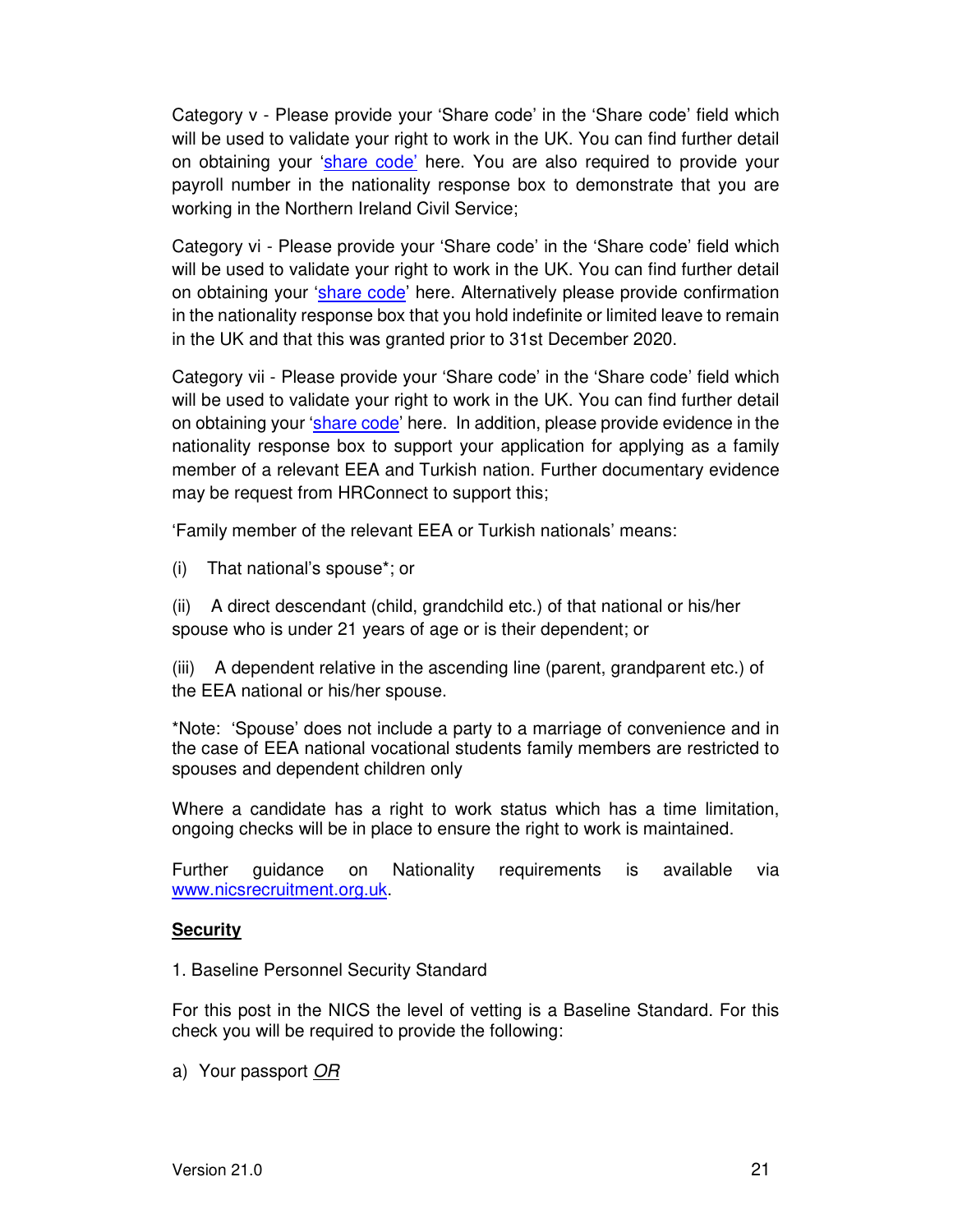- b) A document verifying your permanent National Insurance number (e.g. P45, P60 or National Insurance card) AND your birth certificate which includes the names of your parents (long version).
- c) A specimen signature at any assessment event and have this validated against passport, driving licence, application form etc.

Further information regarding the Baseline Personnel Security Standard, including other acceptable documents is available via www.gov.uk.

We will organise a Criminal Record Check on all applicants to be carried out by AccessNI. The category of AccessNI check required for this post is;

#### **Enhanced Disclosure Certificate**

#### **Barred List Checks**

The Disclosure and Barring Service keeps two barred lists:

- people who are unsuitable for working with children
- people who are unsuitable for working with vulnerable adults

People on these lists are barred from regulated activity with children and vulnerable adults. It is a criminal offence for anyone who is included on a barred list to work or seek work, in regulated activity. Candidates should be aware that by submitting an application form for this post, they are confirming there is no reason why they cannot work in regulated activity.

Must inform candidate if one or both barred lists are to be checked. The AccessNI code of practice can be accessed via www.nidirect.gov.uk/accessni.

Those applicants who are being considered for appointment will be contacted by HRConnect, normally after interview/test, and will be asked to complete the AccessNI application form. Please note that a request to complete this form should not be seen as a guarantee of an offer of appointment.

Failure to complete the application form and return it within the specified time will be regarded as 'no longer interested in the position' and your application will be withdrawn.

Criminal Record information is subject to the provisions of the Rehabilitation of Offenders (NI) Order 1978.

#### **Equal Opportunity Monitoring Form**

#### **Please note the Equal Opportunities monitoring section of the application form is mandatory in order to submit an application.**

For guidance on completing the Monitoring Form and to read the NICS Equal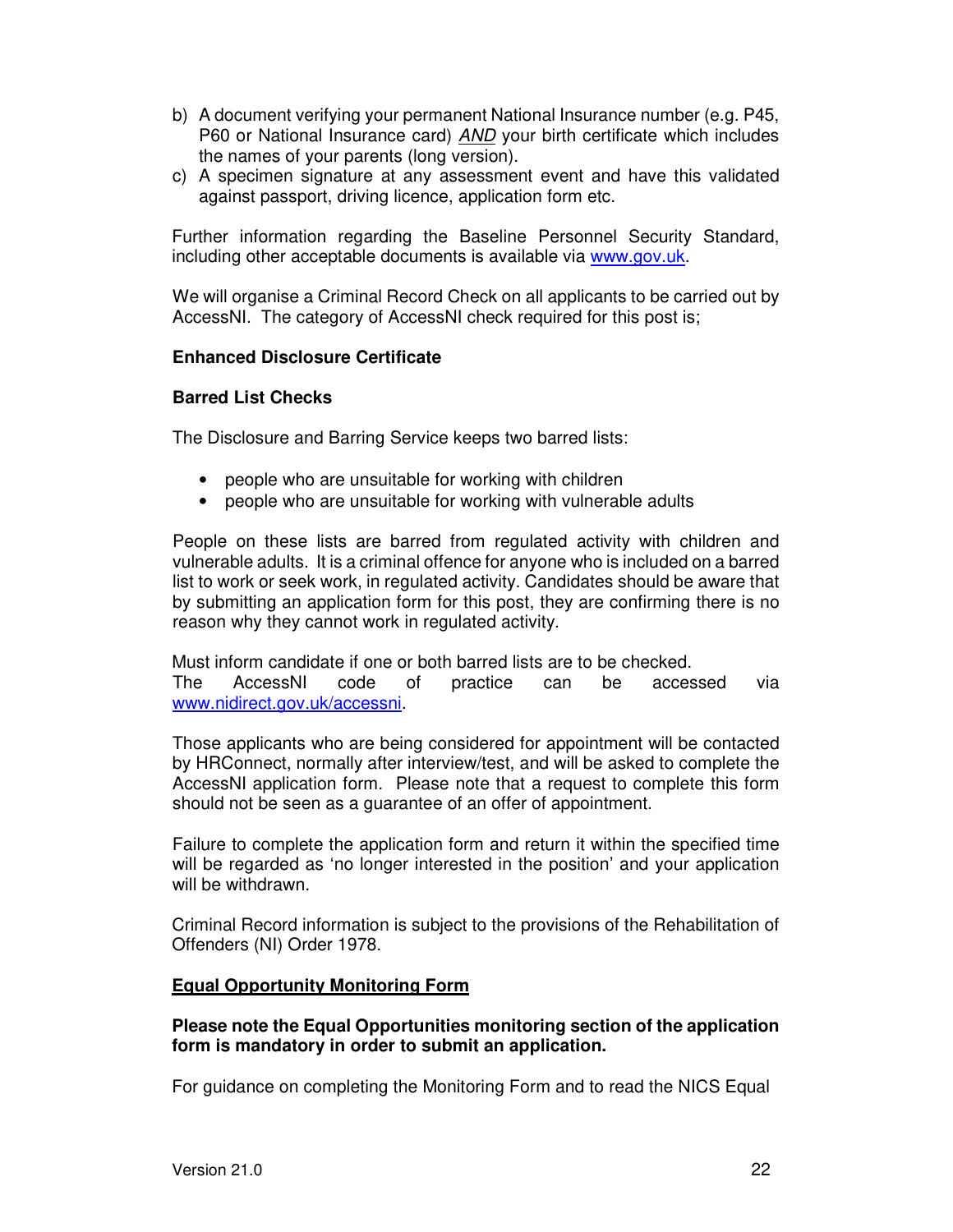Opportunities Policy Statement please refer to the DoF website www.financeni.gov.uk.

**Applications from young people (people under the age of 35), people with a disability and people from minority ethnic communities are particularly welcomed for this post.** 

#### **The Northern Ireland Civil Service is an Equal Opportunities Employer.**

All applications for employment are considered strictly on the basis of merit

#### **Feedback**

The Northern Ireland Civil Service is committed to ensuring that the processes used to recruit and select staff are fair and in accordance with the principles of the Civil Service Commissioners Code. We are consequently committed to providing feedback in respect of decisions taken in determining eligibility/shortlisting as well as at interview. Feedback in respect of eligibility/shortlisting will be communicated automatically to those candidates who fail to satisfy any criteria. All requests for feedback are welcome.

#### **THIS INFORMATION PACK DOES NOT FORM PART OF**  CONDITIONS OF EMPLOYMENT